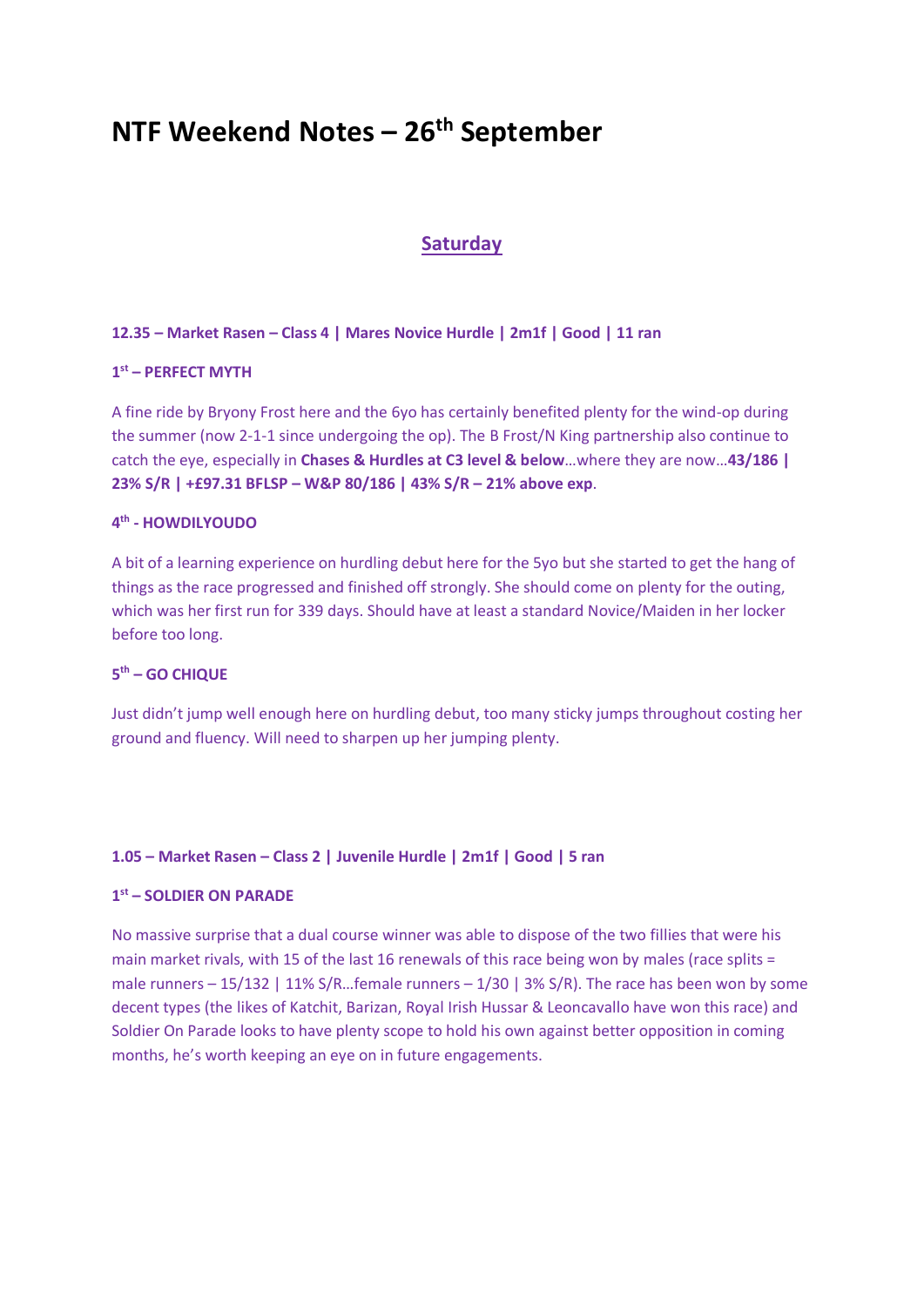#### **1.35 – Market Rasen – Class 5 | Handicap Chase | 3m0.5f | Good | 10 ran**

#### **1 st – DO YOU KNOW WHAT**

A fine 'waiting' ride from Harry Skelton here and the mare opened her chasing account at the fourth time of asking in fine fashion. The was only the second time she had raced past 2m5f (other time was in a maiden hurdle in 2018) and the step up to 3m certainly did the trick and there could be more to come still now she is over the staying trips. Also worth noting the record of Dan Skelton in C3 or less Handicap Chases at Market Rasen with those horses NOT making their chasing debut…17/53 | 32% S/R | +£39.66 BFLSP – W&P 28/53 | 53% S/R – 27% above exp…an angle DO YOU KNOW WHAT fitted here.

#### **3 rd – GAME LINE**

The Peter Bowen runners are still running pretty flat at present (1/72 the last 90 days – 2/174 last 365 days) but this wasn't a bad effort and he is a horse that's likely to come on for the outing (he is 0/10 off a break of 16+ days compared to 3/9 off a break of 15 days or less). He would also prefer a flatter track, with his form on tracks with any form of undulations reading 0/10, 0p compared to 3/9, 2p on flat tracks. The 6yo is certainly handicapped to win at present (ran here off OR 90 – highest/last win was off OR 97) and he's possibly worth keeping in mind on coming starts, albeit the form of the Bowen yard does remain a worry. I'd have a set of loose Prime Conditions for GAME LINE as…DSLR 15 or less | OR 97 or less | Flat tracks…where he is 1114 (3/4, 1p – all 3 career wins).

#### **5 th – BALLYCRYSTAL COURT**

Doesn't seem to stay these trips (now 0/7, 0p over 2m7f+ - both wins coming over 2m6.5f or less) but he's on a career low mark at present (OR 102) and a drop in trip could make him interesting.

#### **PU – WAITONIT**

The Twiston-Davies yard are not firing at their usual high autumn standards this year, with overall form figures of 2/26 in the past 30 days, and this was a poor effort from the 5yo, who started as fav. He got away with mistakes on chase debut last time out at Southwell but they caught him out here in open handicap company (last run was a novice handicap) and he'll need to sharpen up that side of his came sooner rather than later.

#### **2.10 – Market Rasen – Class 3 | Handicap Chase | 2m 6.5f | Good | 15 ran**

#### **1 st – DEAD RIGHT**

Seems to love Good ground to bounce off (11221 when racing on ground officially described as good) and has a strong record off breaks of 61 days+ (11P121 compared to P822 off shorter breaks). This was only his fifth chase start (and tenth career start in total) so could well be more still to come, especially if stepping back up to 3m+ trips.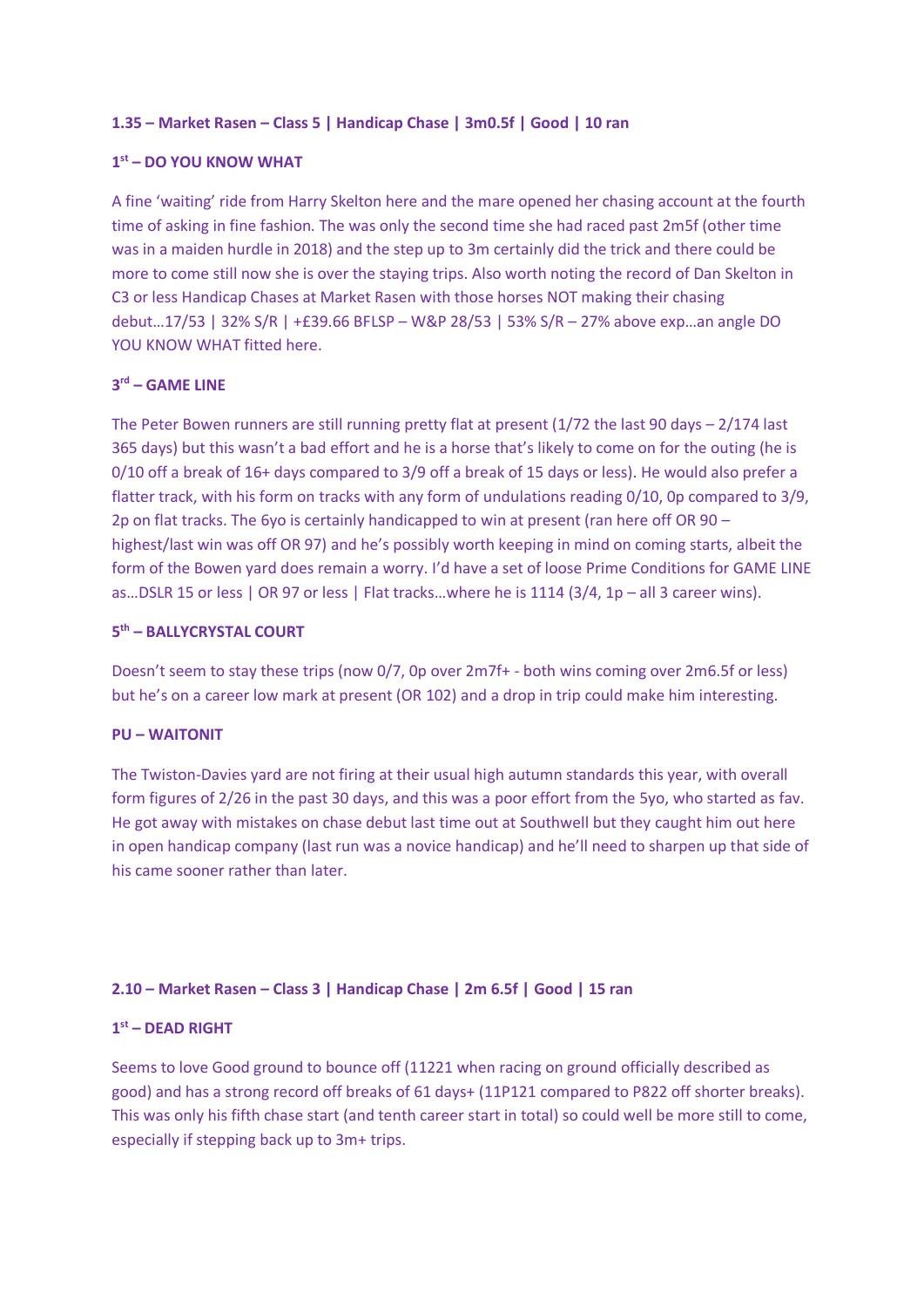#### **4 th – VINNIE THE HODDIE**

A decent enough effort from the 6yo but he couldn't get the lead in this and that does seem key for him, with both wins to date coming when able to lead from the front in small fields (form in fields of 7 or less reads 132261 compared to 447FU50303 in fields of 8+).

#### **5 th – LUCKOFTHEDRAW**

Won this race last year from a 1lb lower mark under very similar conditions but a scrappy last fence jump cost him any chance of a repeat victory (in fairness the places were looking his best chance at that point). It looked a tired jump at the last and the Twiston-Davies runners do seem to, unusually, be needing a run to get going this season, with their seasonal debutant runners in August & September only returning the following...2/20 | 10% S/R - 43% below expectation. Those types have averaged out at around a 29% S/R in the past ten years although there are the odd years where they do indeed just need a run to get going. That seems to be the case this year round, so it may be we see a sharper effort from this one next time out.

#### **8 th – SLANELOUGH**

Was up on the sharp end for a lot of this contest but those exertions started to tell at the second last and he was running on empty come the line. It was a better effort than the bare form suggested, however, and he should strip fitter for the outing. He's yet to win over fences (in ten starts) but he is now on a career low mark over the larger obstacles (and may go down further for this run) and I'd be hopeful of him breaking his chasing duck before too long. Testing ground may be optimum for him, with his form on Soft & Heavy reading 2/11, 5p compared to 0/11, 4p on quicker ground.

#### **9 th – MR CAFFREY**

Never remotely put into this but he is still 3lbs higher than his last and highest winning mark so I suspect they are trying to get his mark down to a feasible area at present (should get dropped again for this effort). He's also never won going right-handed in 8 starts (0/8, 2p RH compared to 5/28, 6p LH). Dr Newland knows what it takes to get this horse winning (all 5 of his wins have come for Newland, he was 0/21 with his previous trainers) and he's worth looking out for on a **LH track when racing from a mark of 122 or below**, where he has a form line of 11122211 (5/8, 3p) since racing for Dr Newland.

#### **2.45 – Market Rasen – Class 1 Listed | Handicap Hurdle | 2m1f | Good | 12 ran**

#### **1 st – MARINE ONE**

Now 3 from 3 since moving to Dr Newland. Newland has a decent record at **Market Rasen over hurdles with his geldings aged 5yo+ that are returning within 30 days of their last start**…**15/42 | 36% S/R | +£48.76 BFLSP – W&P 25/42 | 60% S/R – 21% above expectation**. Could still be more to come from this Frankel gelding, possibly back up to 2m4f sort of trips.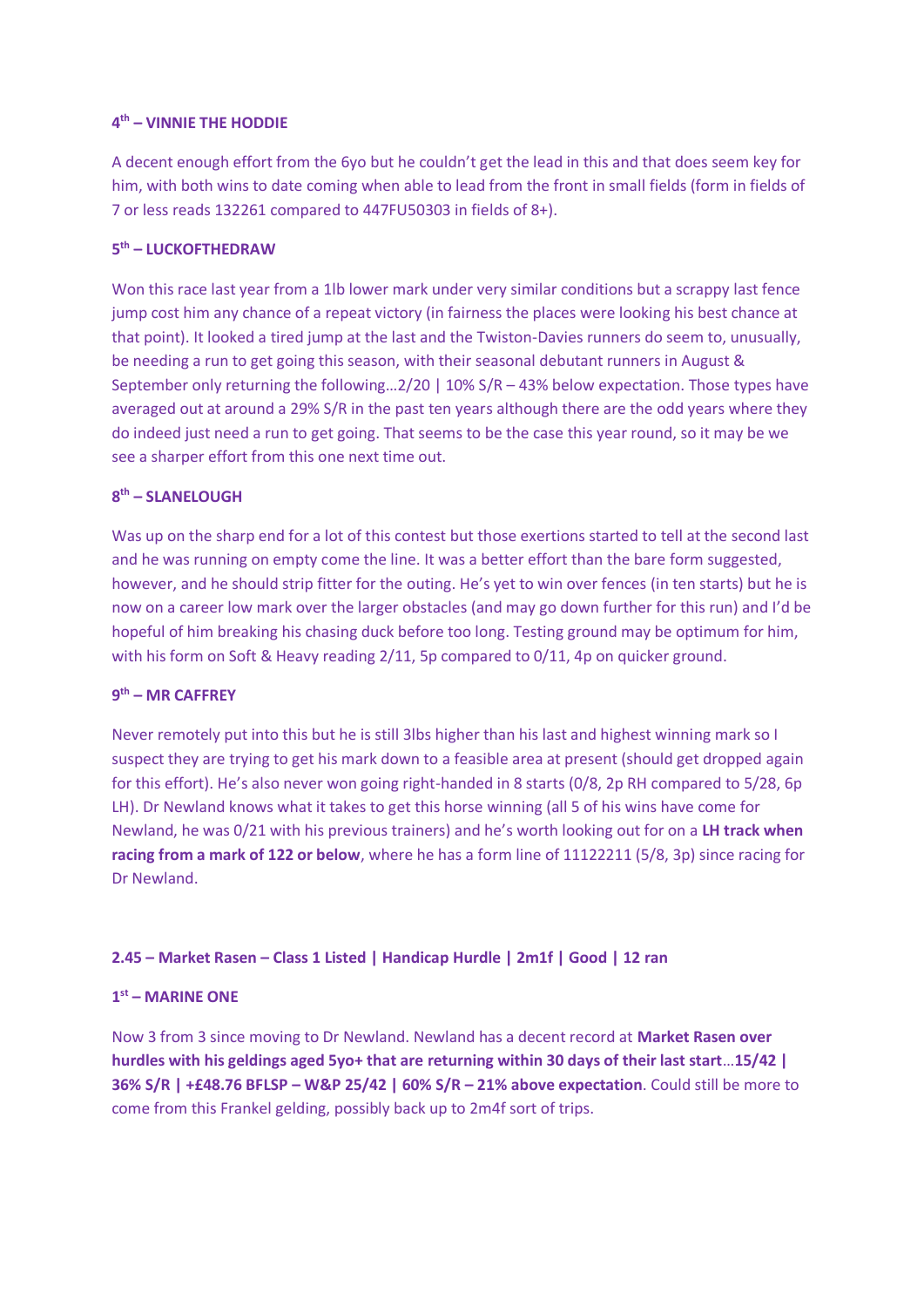#### **4 th – DINO VELVET**

Still winless at Listed level+ (0/8, 1p) and these types of races do look out with his level. He's also possibly a little high in the weights at present on OR 134. I'd have a loose set of Prime Conditions for the horse as… C2 level & below (race worth 13k or less) | 2m1f or shorter | DSLR 90 or less = 38311551221 (4/11, 4p – all 4 career wins). Running from a mark of OR 129 or less possibly also ideal (all 4 of his wins from that mark or less) but I'd be a little more flexible on that OR point.

#### **5 th – BEYOND THE CLOUDS**

Looking to be travelling into this well enough as they turned for home but he found precious little when asked for his effort and I wonder if the handicapper just has him pegged at the minute on OR 145. He'd be interesting if they sent him chasing now, his pedigree doesn't scream 'chaser' but he does seem to have the scope to jump the larger obstacles. Worth a try over fences anyway.

#### **3.20 – Market Rasen – Class 5 | Handicap Hurdle | 2m3f | Good | 11 ran**

#### **3 rd – THE CRAZED MOON**

First run off a wind-op here but she always needs her first run back (0/5 off a break of 61 days+) so she'll be better judged on her next effort. She also seems to need deeper ground than this to perform to her optimum, with all three of her wins coming on Soft or Heavy ground in the depths of winter (all three wins coming in December or January). She's on a winnable mark at present (OR 99) so worth keeping an eye on for when she gets some testing ground to attack. Under the following conditions...Dec/Jan | Soft or Heavy | DSLR 60 or less | OR 105 or less | field of 10 or less...she is…111 (3/3 – all 3 career wins)..and those are likely to prove Prime Conditions.

#### **4.25 – Market Rasen – Class 5 | Bumper | 2m1f | Good | 11 ran**

#### **1 st – SUN RISING HILL**

A comfortable winner of this bumper and a rare bumper winner for trainer Alex Hales (only the third bumper winner for the yard since 2010, from 87 runners, a 3.5% S/R). When a yard that isn't renowned for bumper winners has one win in eye-catching fashion (like Sun Rising Hill did) it's always worth taking note as it's often a sign that they have a 'live' one on their hands. The horse won his only P2P start back in March in comfortable fashion so he's now 2 from 2 and signs are the yard have picked up a potentially exciting prospect.

#### **2 nd – HERE COMES JOHNY**

Started as fav for this but the Olly Murphy bumper runners do seem to underperform at Market Rasen for some reason…1/11 | 9% S/R – 56% below expectation…so he's worth another chance away from Market Rasen.